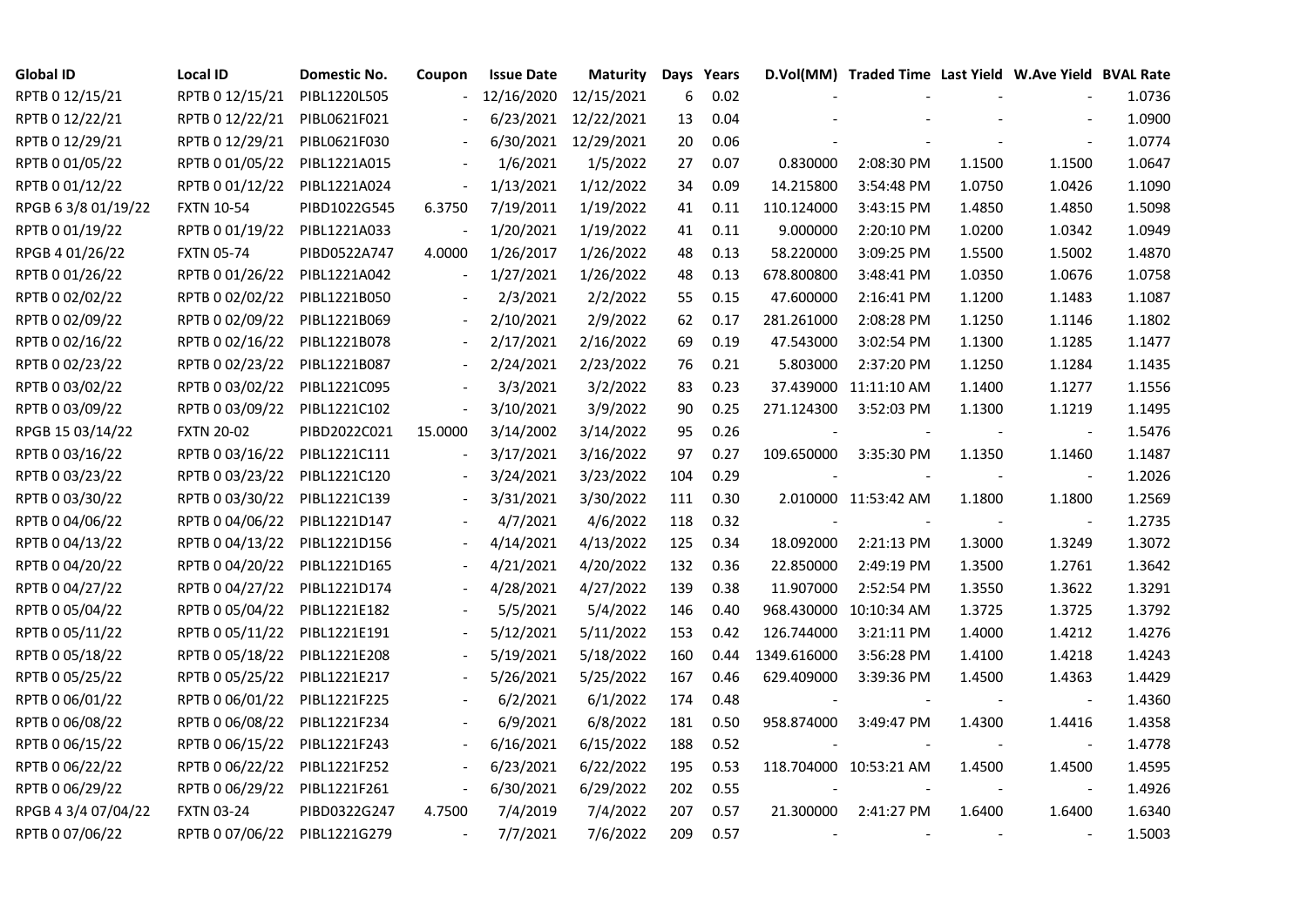| <b>Global ID</b>     | <b>Local ID</b>   | Domestic No. | Coupon                   | <b>Issue Date</b> | Maturity              |     | Days Years |             | D.Vol(MM) Traded Time Last Yield W.Ave Yield BVAL Rate |        |                          |        |
|----------------------|-------------------|--------------|--------------------------|-------------------|-----------------------|-----|------------|-------------|--------------------------------------------------------|--------|--------------------------|--------|
| RPTB 0 07/13/22      | RPTB 0 07/13/22   | PIBL1221G288 | $\overline{\phantom{a}}$ | 7/14/2021         | 7/13/2022             | 216 | 0.59       |             |                                                        |        |                          | 1.4823 |
| RPTB 0 07/20/22      | RPTB 0 07/20/22   | PIBL1221G297 |                          | 7/21/2021         | 7/20/2022             | 223 | 0.61       |             |                                                        |        |                          | 1.4997 |
| RPTB 0 07/27/22      | RPTB 0 07/27/22   | PIBL1221G304 | $\overline{\phantom{a}}$ | 7/28/2021         | 7/27/2022             | 230 | 0.63       |             | 115.000000 10:45:57 AM                                 | 1.5000 | 1.5000                   | 1.5084 |
| RPGB 4 7/8 08/02/22  | <b>FXTN 10-56</b> | PIBD1022H562 | 4.8750                   | 8/2/2012          | 8/2/2022              | 236 | 0.65       |             |                                                        |        |                          | 1.9202 |
| RPTB 0 08/03/22      | RPTB 0 08/03/22   | PIBL1221H312 | $\blacksquare$           | 8/4/2021          | 8/3/2022              | 237 | 0.65       |             |                                                        |        | $\overline{\phantom{a}}$ | 1.5424 |
| RPTB 0 08/10/22      | RPTB 0 08/10/22   | PIBL1221H321 | $\overline{\phantom{a}}$ | 8/11/2021         | 8/10/2022             | 244 | 0.67       | 0.500000    | 2:35:55 PM                                             | 1.5000 | 1.5000                   | 1.5329 |
| RPTB 0 08/17/22      | RPTB 0 08/17/22   | PIBL1221H330 |                          | 8/18/2021         | 8/17/2022             | 251 | 0.69       |             |                                                        |        |                          | 1.5411 |
| RPTB 0 08/24/22      | RPTB 0 08/24/22   | PIBL1221H349 |                          | 8/25/2021         | 8/24/2022             | 258 | 0.71       |             |                                                        |        |                          | 1.5464 |
| RPTB 0 08/31/22      | RPTB 0 08/31/22   | PIBL1221I357 |                          | 9/1/2021          | 8/31/2022             | 265 | 0.73       |             |                                                        |        |                          | 1.5567 |
| RPTB 0 09/07/22      | RPTB 0 09/07/22   | PIBL1221I366 | $\blacksquare$           | 9/8/2021          | 9/7/2022              | 272 | 0.75       |             |                                                        |        | $\overline{\phantom{a}}$ | 1.5675 |
| RPGB 4 3/4 09/13/22  | <b>FXTN 10-57</b> | PIBD1022I570 | 4.7500                   | 9/13/2012         | 9/13/2022             | 278 | 0.76       | 0.120000    | 3:38:46 PM                                             | 1.9000 | 1.9000                   | 2.0125 |
| RPTB 0 09/14/22      | RPTB 0 09/14/22   | PIBL1221I375 | $\blacksquare$           | 9/15/2021         | 9/14/2022             | 279 | 0.76       |             |                                                        |        | $\overline{\phantom{a}}$ | 1.5753 |
| RPTB 0 09/21/22      | RPTB 0 09/21/22   | PIBL1221I384 |                          | 9/22/2021         | 9/21/2022             | 286 | 0.78       |             |                                                        |        | $\blacksquare$           | 1.5662 |
| RPTB 0 09/28/22      | RPTB 0 09/28/22   | PIBL1221I393 |                          | 9/29/2021         | 9/28/2022             | 293 | 0.80       | 7.000000    | 2:32:20 PM                                             | 1.5800 | 1.5543                   | 1.5968 |
| RPTB 0 10/05/22      | RPTB 0 10/05/22   | PIBL1221J409 |                          | 10/6/2021         | 10/5/2022             | 300 | 0.82       |             |                                                        |        | $\blacksquare$           | 1.5815 |
| RPTB 0 10/12/22      | RPTB 0 10/12/22   | PIBL1221J418 |                          | 10/13/2021        | 10/12/2022            | 307 | 0.84       |             | 4.270000 11:25:09 AM                                   | 1.5900 | 1.5900                   | 1.5932 |
| RPGB 12 3/4 10/17/22 | <b>FXTN 20-03</b> | PIBD2022J033 | 12.7500                  |                   | 10/17/2002 10/17/2022 | 312 | 0.85       |             |                                                        |        |                          | 2.0389 |
| RPTB 0 10/19/22      | RPTB 0 10/19/22   | PIBL1221J427 | $\overline{\phantom{0}}$ |                   | 10/20/2021 10/19/2022 | 314 | 0.86       | 0.080000    | 3:35:16 PM                                             | 1.6000 | 1.6000                   | 1.6086 |
| RPTB 0 10/26/22      | RPTB 0 10/26/22   | PIBL1221J436 |                          |                   | 10/27/2021 10/26/2022 | 321 | 0.88       | 1500.000000 | 3:48:12 PM                                             | 1.6200 | 1.6183                   | 1.6184 |
| RPTB 0 11/02/22      | RPTB 0 11/02/22   | PIBL1221K443 |                          | 11/3/2021         | 11/2/2022             | 328 | 0.90       |             |                                                        |        | $\blacksquare$           | 1.6284 |
| RPTB 0 11/09/22      | RPTB 0 11/09/22   | PIBL1221K452 |                          | 11/10/2021        | 11/9/2022             | 335 | 0.92       |             | 2.536000 10:17:45 AM                                   | 1.5950 | 1.5950                   | 1.6088 |
| RPTB 0 11/16/22      | RPTB 0 11/16/22   | PIBL1221K461 |                          | 11/17/2021        | 11/16/2022            | 342 | 0.94       | 108.012000  | 2:45:18 PM                                             | 1.6200 | 1.6194                   | 1.6292 |
| RPTB 0 11/23/22      | RPTB 0 11/23/22   | PIBL1221K470 |                          |                   | 11/24/2021 11/23/2022 | 349 | 0.96       |             |                                                        |        |                          | 1.6779 |
| RPTB 0 11/29/22      | RPTB 0 11/29/22   | PIBL1221L488 | $\overline{\phantom{a}}$ | 12/1/2021         | 11/29/2022            | 355 | 0.97       | 10.600000   | 3:08:15 PM                                             | 1.6250 | 1.6250                   | 1.6458 |
| RPGB 4 5/8 12/04/22  | RTB 05-11         | PIID0522L114 | 4.6250                   | 12/4/2017         | 12/4/2022             | 360 | 0.99       | 12.700000   | 3:51:42 PM                                             | 2.1850 | 2.1547                   | 2.1580 |
| RPGB 4 12/06/22      | <b>FXTN 10-58</b> | PIBD1022L585 | 4.0000                   | 12/6/2012         | 12/6/2022             | 362 | 0.99       |             |                                                        |        | $\overline{\phantom{a}}$ | 2.1243 |
| RPTB 0 12/07/22      | RPTB 0 12/07/22   | PIBL1221L497 | $\overline{\phantom{a}}$ | 12/7/2021         | 12/7/2022             | 363 | 0.99       | 67.232000   | 3:11:50 PM                                             | 1.6300 | 1.6338                   | 1.6465 |
| RPGB 4 3/8 02/11/23  | RTB 03-10         | PIID0323B101 | 4.3750                   | 2/11/2020         | 2/11/2023             | 429 | 1.18       | 93.150000   | 3:23:33 PM                                             | 2.1500 | 2.1757                   | 2.3028 |
| RPGB 13 02/20/23     | <b>FXTN 20-04</b> | PIBD2023B048 | 13.0000                  | 2/20/2003         | 2/20/2023             | 438 | 1.20       |             |                                                        |        | $\overline{\phantom{a}}$ | 2.3020 |
| RPGB 5 1/2 03/08/23  | <b>FXTN 05-75</b> | PIBD0523C752 | 5.5000                   | 3/8/2018          | 3/8/2023              | 454 | 1.24       | 502.000000  | 2:02:03 PM                                             | 2.3000 | 2.3000                   | 2.2896 |
| RPGB 3 1/2 04/21/23  | <b>FXTN 07-58</b> | PIBD0723D588 | 3.5000                   | 4/21/2016         | 4/21/2023             | 498 | 1.36       | 20.200000   | 2:55:00 PM                                             | 2.4500 | 2.4651                   | 2.4841 |
| RPGB 11 7/8 05/29/23 | <b>FXTN 20-05</b> | PIBD2023E054 | 11.8750                  | 5/29/2003         | 5/29/2023             | 536 | 1.47       |             |                                                        |        |                          | 2.4642 |
| RPGB 3 1/4 08/15/23  | RTB 10-04         | PIID1023H046 | 3.2500                   | 8/15/2013         | 8/15/2023             | 614 | 1.68       | 27.820000   | 3:41:14 PM                                             | 2.8800 | 2.9170                   | 2.8723 |
| RPGB 2 3/8 09/10/23  | <b>FXTN 03-25</b> | PIBD0323I252 | 2.3750                   | 9/10/2020         | 9/10/2023             | 640 | 1.75       | 78.480000   | 3:39:40 PM                                             | 2.6750 | 2.6750                   | 2.8221 |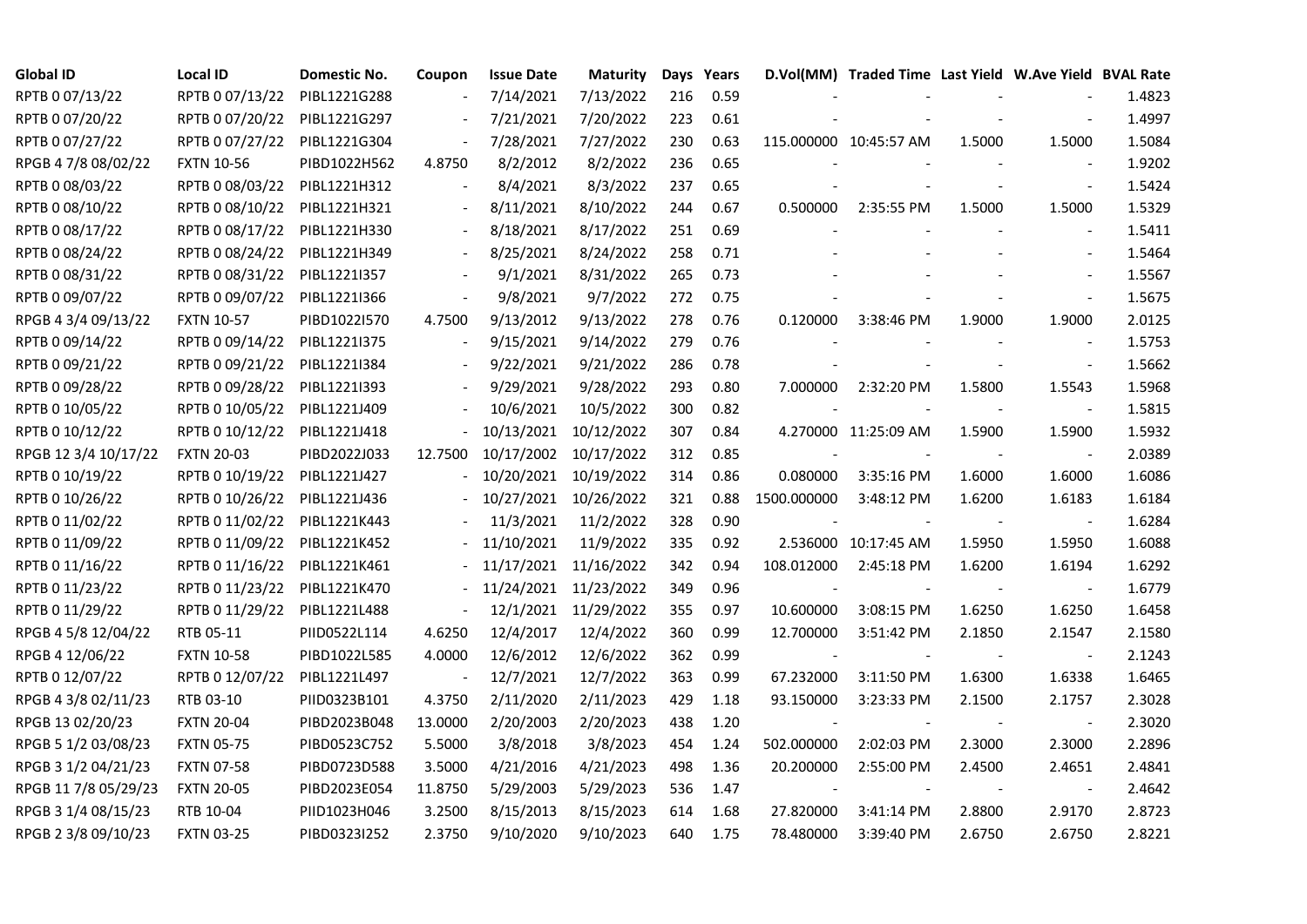| <b>Global ID</b>     | <b>Local ID</b>   | Domestic No. | Coupon  | <b>Issue Date</b> | <b>Maturity</b>  |     | Days Years |             | D.Vol(MM) Traded Time Last Yield W.Ave Yield BVAL Rate |        |                          |        |
|----------------------|-------------------|--------------|---------|-------------------|------------------|-----|------------|-------------|--------------------------------------------------------|--------|--------------------------|--------|
| RPGB 11 3/8 10/23/23 | <b>FXTN 20-06</b> | PIBD2023J068 | 11.3750 | 10/23/2003        | 10/23/2023       | 683 | 1.87       |             |                                                        |        |                          | 2.7075 |
| RPGB 2 3/8 03/09/24  | RTB 03-11         | PIID0324C115 | 2.3750  | 3/9/2021          | 3/9/2024         | 821 | 2.25       | 384.105000  | 3:57:46 PM                                             | 2.7800 | 2.7551                   | 2.7638 |
| RPGB 6 1/4 03/12/24  | RTB 05-12         | PIID0524C129 | 6.2500  | 3/12/2019         | 3/12/2024        | 824 | 2.26       | 23.625000   | 2:44:13 PM                                             | 2.7500 | 2.7925                   | 2.8073 |
| RPGB 4 1/2 04/20/24  | <b>FXTN 07-59</b> | PIBD0724D595 | 4.5000  | 4/20/2017         | 4/20/2024        | 863 | 2.36       | 108.550000  | 3:29:02 PM                                             | 3.0750 | 2.9007                   | 2.9108 |
| RPGB 12 3/8 06/03/24 | <b>FXTN 20-07</b> | PIBD2024F075 | 12.3750 | 6/3/2004          | 6/3/2024         | 907 | 2.48       |             |                                                        |        | $\blacksquare$           | 3.0425 |
| RPGB 12 7/8 08/05/24 | <b>FXTN 20-08</b> | PIBD2024H086 | 12.8750 | 8/5/2004          | 8/5/2024         | 970 | 2.66       |             |                                                        |        | $\blacksquare$           | 3.1341 |
| RPGB 4 1/8 08/20/24  | <b>FXTN 10-59</b> | PIBD1024H595 | 4.1250  | 8/20/2014         | 8/20/2024        | 985 | 2.70       |             |                                                        |        | $\blacksquare$           | 3.1784 |
| RPGB 4 1/4 10/17/24  | <b>FXTN 05-76</b> | PIBD0524J762 | 4.2500  | 10/17/2019        | 10/17/2024 1,043 |     | 2.86       |             | 98.317000 11:52:10 AM                                  | 3.1000 | 3.1013                   | 3.0989 |
| RPGB 13 3/4 11/11/24 | <b>FXTN 20-09</b> | PIBD2024K091 | 13.7500 | 11/11/2004        | 11/11/2024 1,068 |     | 2.92       |             |                                                        |        |                          | 3.2765 |
| RPGB 5 3/4 04/12/25  | <b>FXTN 07-61</b> | PIBD0725D618 | 5.7500  | 4/12/2018         | 4/12/2025 1,220  |     | 3.34       | 0.500000    | 9:19:07 AM                                             | 3.6500 | 3.6500                   | 3.5890 |
| RPGB 12 1/8 04/14/25 | <b>FXTN 20-10</b> | PIBD2025D103 | 12.1250 | 4/14/2005         | 4/14/2025 1,222  |     | 3.35       |             |                                                        |        | $\blacksquare$           | 3.4777 |
| RPGB 2 5/8 08/12/25  | RTB 05-13         | PIID0525H130 | 2.6250  | 8/12/2020         | 8/12/2025 1,342  |     | 3.67       | 1468.462000 | 3:13:48 PM                                             | 3.6400 | 3.6566                   | 3.6599 |
| RPGB 3 5/8 09/09/25  | <b>FXTN 10-60</b> | PIBD10251608 | 3.6250  | 9/9/2015          | 9/9/2025 1,370   |     | 3.75       | 50.000000   | 3:30:54 PM                                             | 3.7400 | 3.7220                   | 3.8001 |
| RPGB 12 1/8 10/20/25 | <b>FXTN 20-11</b> | PIBD2025J116 | 12.1250 | 10/20/2005        | 10/20/2025 1,411 |     | 3.86       |             |                                                        |        | $\blacksquare$           | 3.7185 |
| RPGB 18 1/4 11/29/25 | <b>FXTN 25-01</b> | PIBD2525K015 | 18.2500 | 11/29/2000        | 11/29/2025 1,451 |     | 3.97       |             |                                                        |        | $\blacksquare$           | 3.7695 |
| RPGB 10 1/4 01/19/26 | <b>FXTN 20-12</b> | PIBD2026A122 | 10.2500 | 1/19/2006         | 1/19/2026 1,502  |     | 4.11       |             |                                                        |        | $\sim$                   | 3.8234 |
| RPGB 6 1/4 02/14/26  | <b>FXTN 07-62</b> | PIBD0726B627 | 6.2500  | 2/14/2019         | 2/14/2026 1,528  |     | 4.18       | 209.575000  | 3:08:28 PM                                             | 3.9500 | 3.9571                   | 3.9558 |
| RPGB 3 3/8 04/08/26  | <b>FXTN 05-77</b> | PIBD0526D772 | 3.3750  | 4/8/2021          | 4/8/2026 1,581   |     | 4.33       | 1184.000000 | 3:04:16 PM                                             | 3.9400 | 3.9422                   | 3.9415 |
| RPGB 3 1/2 09/20/26  | RTB 10-05         | PIID1026I057 | 3.5000  | 9/20/2016         | 9/20/2026 1,746  |     | 4.78       | 12.000000   | 11:55:44 AM                                            | 4.1500 | 4.1500                   | 4.0677 |
| RPGB 6 1/4 10/20/26  | RTB 15-01         | PIID1526J019 | 6.2500  | 10/20/2011        | 10/20/2026 1,776 |     | 4.86       | 0.500000    | 9:41:27 AM                                             | 4.2500 | 4.2500                   | 4.0980 |
| RPGB 8 12/07/26      | <b>FXTN 20-13</b> | PIBD2026L139 | 8.0000  | 12/7/2006         | 12/7/2026 1,824  |     | 4.99       |             |                                                        |        | $\sim$                   | 4.1467 |
| RPGB 5 3/8 03/01/27  | RTB 15-02         | PIID1527C023 | 5.3750  | 3/1/2012          | 3/1/2027 1,908   |     | 5.22       |             |                                                        |        |                          | 4.2075 |
| RPGB 4 3/4 05/04/27  | <b>FXTN 10-61</b> | PIBD1027E617 | 4.7500  | 5/4/2017          | 5/4/2027 1,972   |     | 5.40       |             |                                                        |        | $\overline{\phantom{a}}$ | 4.1737 |
| RPGB 4 5/8 06/02/27  | RTB 05-14         | PIID0527L140 | 4.6250  | 12/2/2021         | 6/2/2027 2,001   |     | 5.48       | 6950.852000 | 3:56:54 PM                                             | 4.3800 | 4.3936                   | 4.3897 |
| RPGB 8 5/8 09/06/27  | <b>FXTN 20-14</b> | PIBD2027I140 | 8.6250  | 9/6/2007          | 9/6/2027 2,097   |     | 5.74       |             |                                                        |        | $\blacksquare$           | 4.3453 |
| RPGB 6 1/4 03/22/28  | <b>FXTN 10-63</b> | PIBD1028C635 | 6.2500  | 3/22/2018         | 3/22/2028 2,295  |     | 6.28       | 0.500000    | 9:20:10 AM                                             | 4.4500 | 4.4500                   | 4.4038 |
| RPGB 3 5/8 04/22/28  | <b>FXTN 07-64</b> | PIBD0728D649 | 3.6250  | 4/22/2021         | 4/22/2028 2,326  |     | 6.37       | 12.430000   | 3:59:04 PM                                             | 4.2750 | 4.2793                   | 4.4003 |
| RPGB 3 3/4 08/12/28  | <b>FXTN 07-65</b> | PIBD0728H654 | 3.7500  | 8/12/2021         | 8/12/2028 2,438  |     | 6.68       | 10.000000   | 3:57:06 PM                                             | 4.3500 | 4.3500                   | 4.5003 |
| RPGB 9 1/2 12/04/28  | <b>FXTN 20-15</b> | PIBD2028L151 | 9.5000  | 12/4/2008         | 12/4/2028 2,552  |     | 6.99       |             |                                                        |        | $\overline{\phantom{a}}$ | 4.5692 |
| RPGB 67/8 01/10/29   | <b>FXTN 10-64</b> | PIBD1029A644 | 6.8750  | 1/10/2019         | 1/10/2029 2,589  |     | 7.09       | 15.000000   | 3:31:46 PM                                             | 4.5050 | 4.5050                   | 4.4775 |
| RPGB 8 3/4 05/27/30  | <b>FXTN 20-16</b> | PIBD2030E166 | 8.7500  | 5/27/2010         | 5/27/2030 3,091  |     | 8.46       |             |                                                        |        | $\overline{\phantom{a}}$ | 4.8447 |
| RPGB 2 7/8 07/09/30  | <b>FXTN 10-65</b> | PIBD1030G655 | 2.8750  | 7/9/2020          | 7/9/2030 3,134   |     | 8.58       |             |                                                        |        | $\mathbf{r}$             | 4.9755 |
| RPGB 12 1/2 07/28/30 | <b>FXTN 25-02</b> | PIBD2530G029 | 12.5000 | 7/28/2005         | 7/28/2030 3,153  |     | 8.63       |             |                                                        |        |                          | 4.8692 |
| RPGB 11 1/4 01/26/31 | <b>FXTN 25-03</b> | PIBD2531A032 | 11.2500 | 1/26/2006         | 1/26/2031 3,335  |     | 9.13       |             |                                                        |        | $\mathbf{r}$             | 4.9372 |